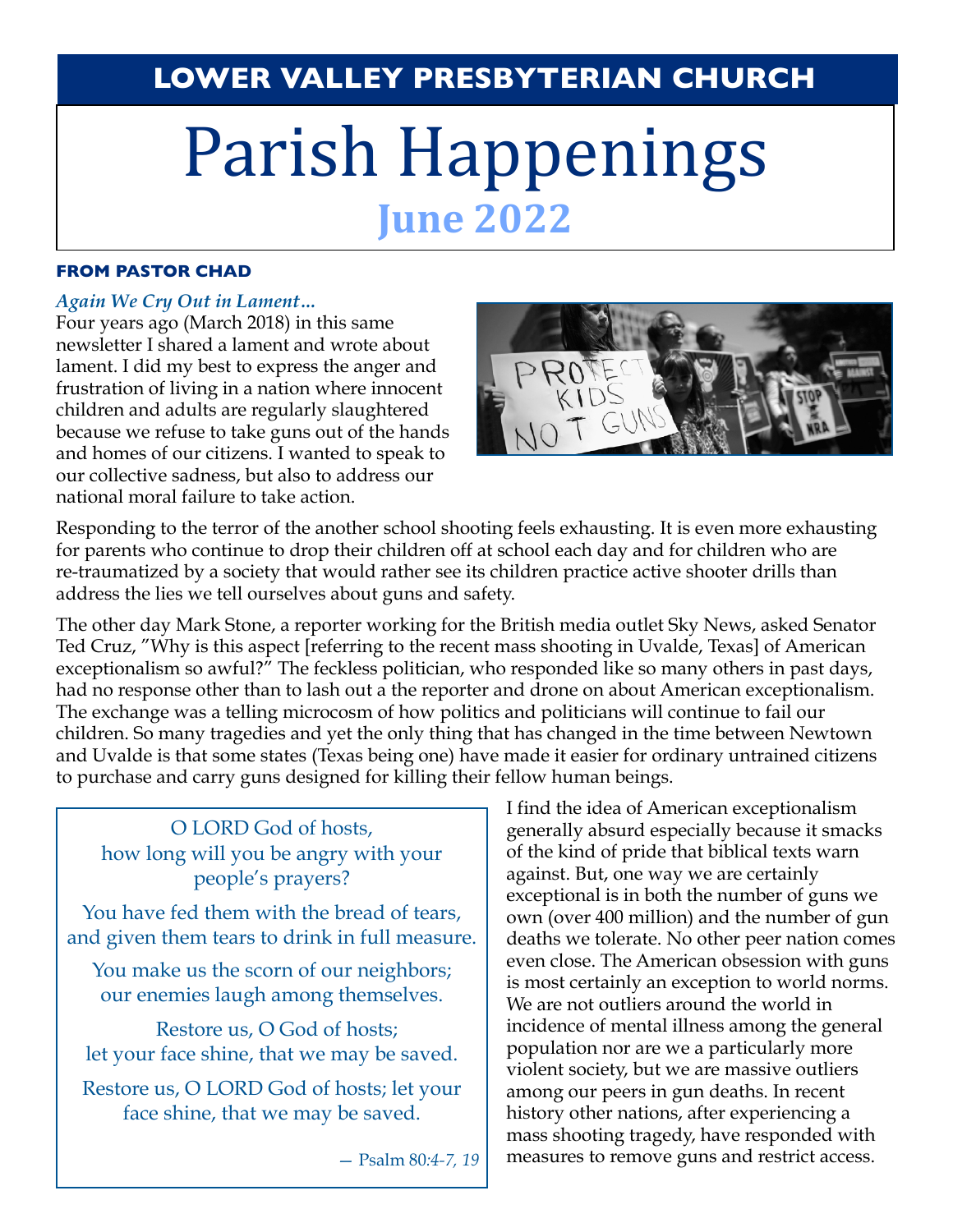Most famously Australia in 1996.

The book of James reminds us that faith without action is no faith (you can look it up). We are called to be a people of action who extend God's love to the world around us. I find myself lamenting and wondering just how long until God hears us again. Our prayers for the wrecked families and lives ruined by gun violence will continue to fall far from God's ears as long as we fail to take meaningful action to end gun violence. There are many steps we can take, but until we remove unnecessary firearms from our homes, let go of the lie that guns are a means of protection, and sacrifice the guns we idolize God will be 'angry with the people's prayers.'

Christian people are a people called to action and sacrificial love. Before we are members of a church or even members of a family we are called to be disciples and members of the people of God. Our discipleship demands that we make sacrifices. Everyone who would call themselves a Christian who owns a weapon designed to take the life of another human being (handguns and assault style long guns) should immediately have it destroyed. Our politicians have proved they do not have the moral courage to make meaningful change on this issue so it must come from us.

These few thoughts hardly scratch the surface of what I'm thinking and feeling at this time. Long ago I decided I would not be a gun owner, yet, I too am called to action in my spaces of influence, teaching, and preaching. I hope together we can do more than send empty prayers. I want to be a partner for any and all who are exhausted by the absurd and unnecessary reality of gun violence in our nation.

May the face of the Lord God of hosts shine on us so we may be saved from the idolatry and lies that are literally killing our children.

Clul

# **WORSHIP IN THE PARK/CHURCH PICNIC — JUNE 5**

Please join us on June 5<sup>th</sup>, Pentecost Sunday, at Califon Park for our annual "Worship in the Park" and church picnic. After worship, we'll enjoy a meal, so bring a salad or dessert to share. **And, this is an old-fashioned earth-friendly picnic, so bring a basket with dishes, utensils, cloth napkins and pack 'em up to take home for washing**.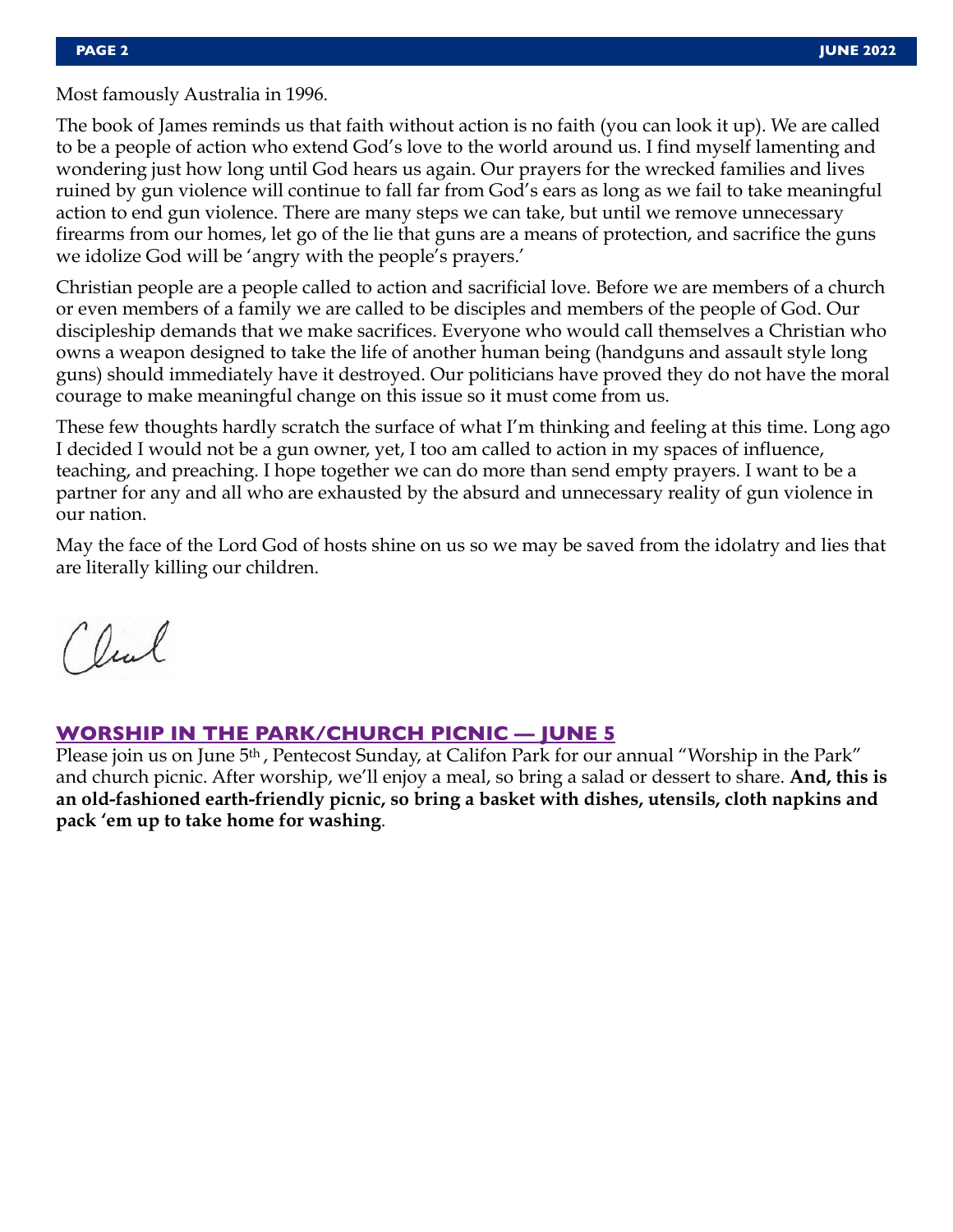### **JUNE 2022 PAGE 3**

# **NATIVE MEADOW PROJECT UPDATE**

You may have noticed some activity in our field alongside the Sliker Road entrance to the church parking lot. In partnership with local, soon to be Eagle Scout, Matthew DiGiovanni we are attempting to turn our fallow field into a meadow of native plants. The goal is a more attractive, sustainable, and pollinator friendly meadow. Matthew worked with our new member and local CSA owner Jeb Edwards to get the field prepared and sow the seeds at an optimal time for germination and success.



This project started last fall when we worked with a local botanist and wild plant consultant and troop 92 (Lebanon Township) did some site clean up and preparation. In the pictures you can see an area of the field under tarps. That section has been taken over by a particularly invasive plant called Mugwort. We expect that portion to remain trapped for a couple years to have a hope of getting rid of this aggressive weed. We hope that our native meadow will be a beautiful statement of our commitment to tending to biodiversity, encouraging native pollinators, and tending the land God created and entrusted to our care.





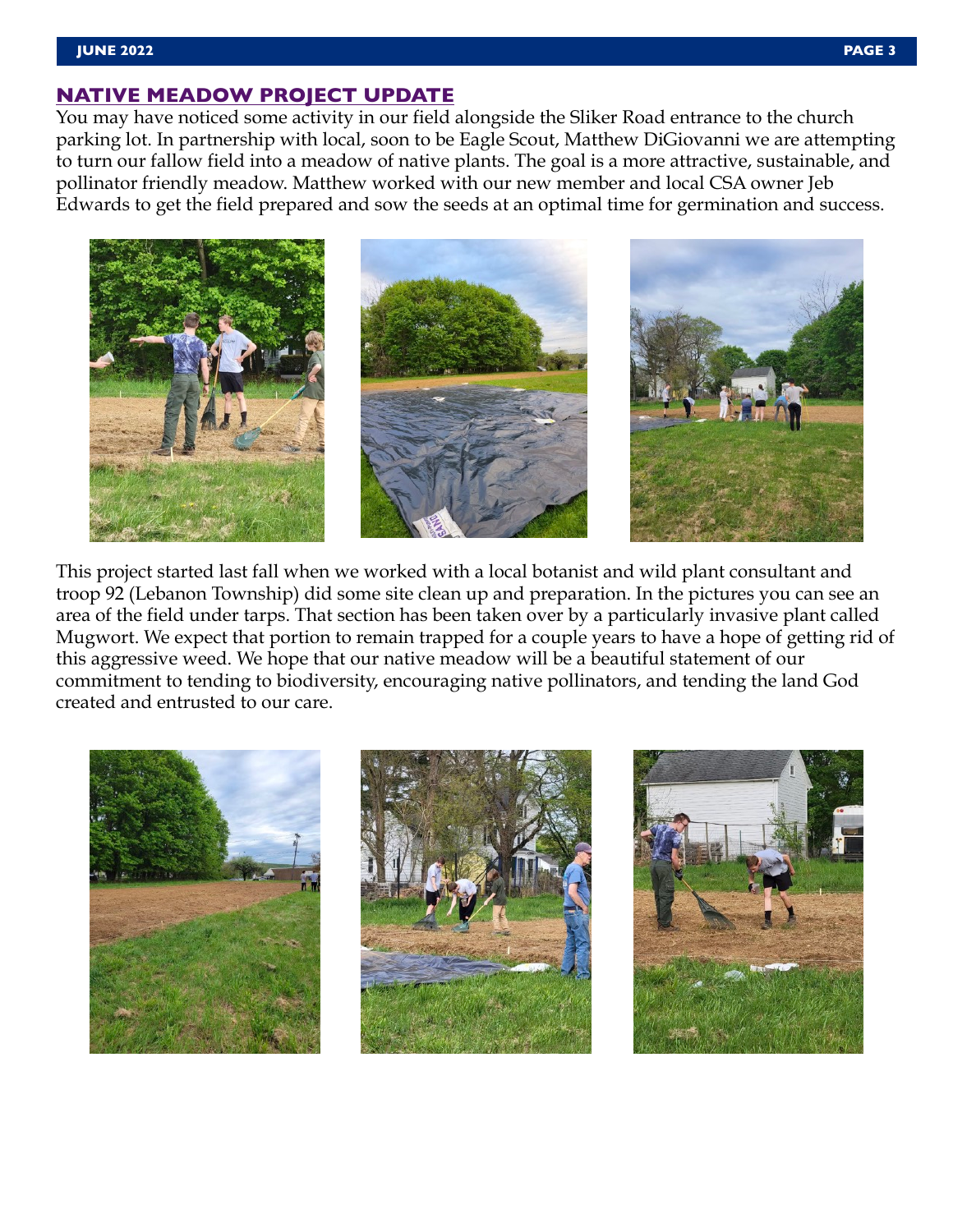# **FROM THE RENOVATION TEAM ...**

We've been busy over the past many months meeting with each other and our architect to develop a plan to upgrade our facility. We have identified several areas which we are focusing on and would like to take this time to update everyone on the progress we have made. The entire project will be completed in several phases.

# **Phase 1**

- Replace the windows in the library, the four Happy Face classrooms and the kitchen. All of these windows are in very poor condition.
- Remove the exterior doors in the library and four Happy Face classrooms. The framing on these doors are in very poor condition, they are expensive to replace and are an added security risk.
- Replace the exterior office door, exterior door by the kitchen and exterior door in the Happy Face hallway. These doors are in poor condition.
- Repair the cracks and damage to the stucco on the entire building, power wash and paint. We have received construction documents from the architect for Phase 1 work and have submitted them to three contractors for bids. We are currently waiting to hear back from them. We're hoping to be able to have this work completed this summer.

# **Phase 2**

- Redesign the chancel of the sanctuary to improve access to/from the sanctuary and the rear of the building.
- Replace the two non-code compliant staircases in the chancel with a new staircase which will be built to code.
- Open up the chancel to improve its appearance and permit more flexible music arrangements.
- Upgrade the interior of the sanctuary and narthex with paint, flooring repair, carpet, pew improvements, and lighting and sound improvements.
- Repair/replace the exterior front door.

The architect is currently working on plans for the chancel and staircase modifications. We have had some preliminary meetings with a church design firm and obtained some preliminary cost estimates on the sanctuary and narthex upgrades. Once we receive the final plans from the architect we will be able to get more concrete cost estimates on this work and make some final decisions.

# **Phase 3**

• Paint/resurface the exterior of the sanctuary. The paint is currently in very poor condition and requires constant maintenance, which is very costly. Before making a final decision on this, we are going to investigate the cost of replacing some/all of the wood siding with a more durable material which will not require constant painting. We have no idea at this point if this will fit in our budget or is even feasible to consider, so ... stay tuned.

We know everyone is eager to see this work get started, as are we. Unfortunately, contractors are dealing with labor and supply shortages and everyone is struggling to keep things moving along. We appreciate your patience as we work through what has become a very slow process. We are excited and confident the final results will be worth the wait.

If you have any questions, comments or suggestions, please contact Karen Newman, Abby Ernst, Mike Reaves or Pastor Chad.